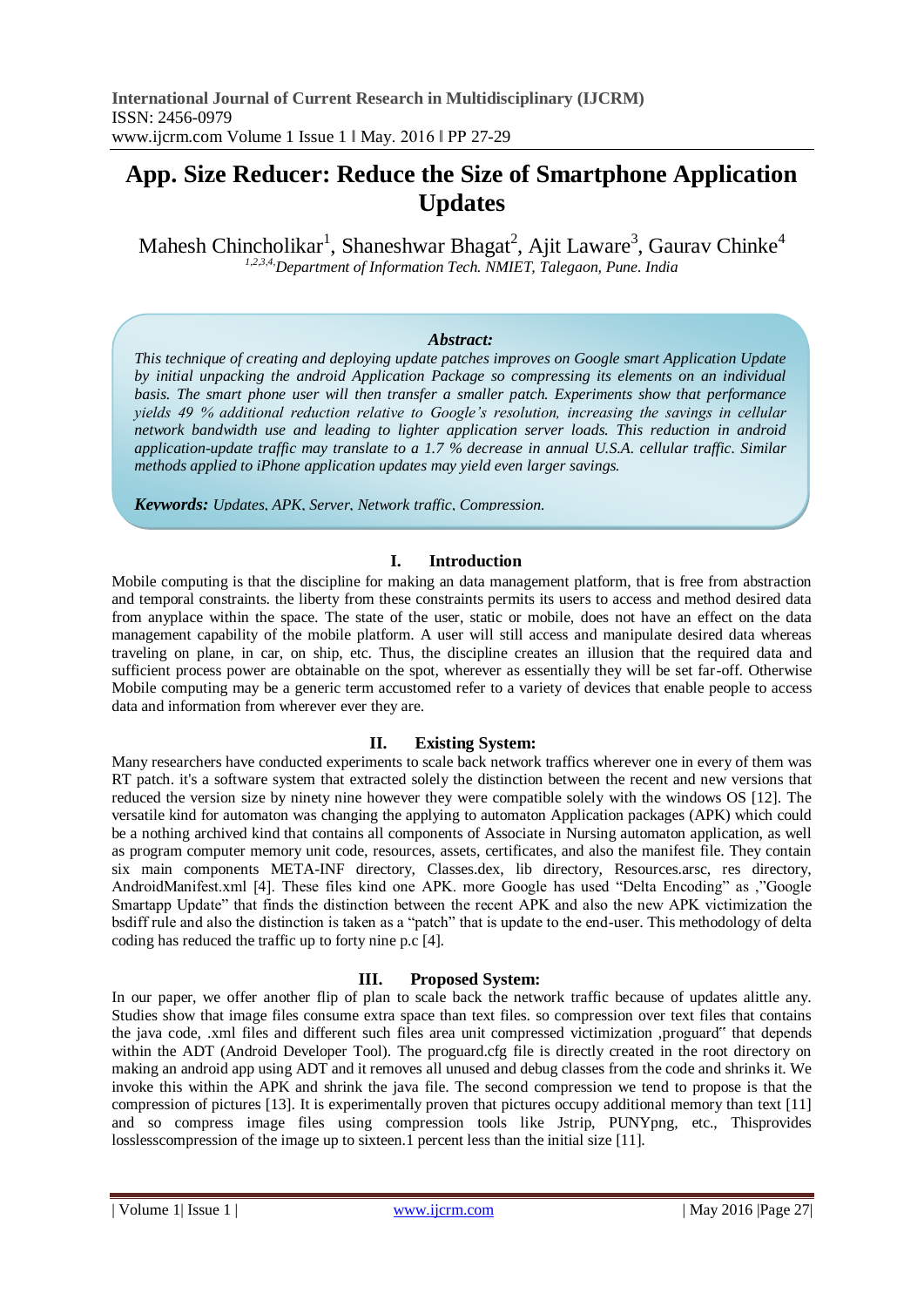This compressed file is integrated into the APK(if image files area unit necessary for the app) then uploaded to the server for updating. By these strategies we tend to scale back the network traffic to regarding twenty p.c together with Delta encryption, so creating lighter app hundreds.

# **IV. Methodology Description:**

Delta++ could be a new technique for reducing the scale of android application updates [9]. It provides substantial reduction in network traffic created by application updates. It will therefore by computing the distinction between the older and newer versions of the application files. This distinction is employed to create the patch that contains the relevant files for change. a smart phone application is updated by downloading solely this distinction of previous version and also the new one and applying the delta patch in smart phones. This method includes decompression of android APK package and compression is performed on every modules of the APK [9].



*Fig 1. Steps in App Size Reducer patch construction.*

# **V. Arithmetic Diagram:**

**APK Creation:** Here we have a tendency to act because the administrator and make our own application beside its updated feature. A cloud acts as a server wherever we have a tendency to upload the newer versions for updating the application. Here we have a tendency to create use of associate android info named SQLite. The standard File/Open operation calls sqlite3\_open () to connect to the database file [9]. Updates happen mechanically as application content is revised that the File/Save menu choice becomes superfluous. The File/Save As menu choice are often enforced victimization the backup API. Before the files are bundled in to application package, they are on individual basis compressed victimization numerous tools which is able to be mentioned below.

# **VI. Compression of an apk:**

In order to reduce the dimensions of AN apk we tend to commit to compress the files present within the application package[14]. This compression is finished at the server by the content supplier. This method uses the advanced delta encryption technique referred to as delta++.This uses the bsdiff algorithm[3] that calculates the distinction between 2 files by unpacking the apk's.

# **VII. Proguard:**

The ProGuard tool shrinks, optimizes, and obfuscates your code by removing unused code and renaming classes, fields, and strategies with semantically obscure names. The result's a smaller sized .apk file that's a lot of difficult to reverse engineer. ProGuard is integrated into the android build system, thus you are doing not need to invoke it manually [13]. As presently as an apk file is created, proguard.cfg file is mechanically generated within the root directory of the project. This file defines however ProGuard optimizes and obfuscates your code, thus it's important to know a way to customise it for your needs[15]. To modify ProGuard so it runs as a part of an Eclipse build, set the proguard.config property within the <project\_root&gt;/project. Properties file. the path are often an absolute path or a path relative to the project's root [13]. android compiles Java source files to Java byte code. The Java byte code is next regenerate to Dalvik byte codes by the "dx" tool. In between these two steps we are able to apply Proguard to shrink the Java byte codes. The result's impressive: a reduction of regarding half-hour or a lot of in .apk size.